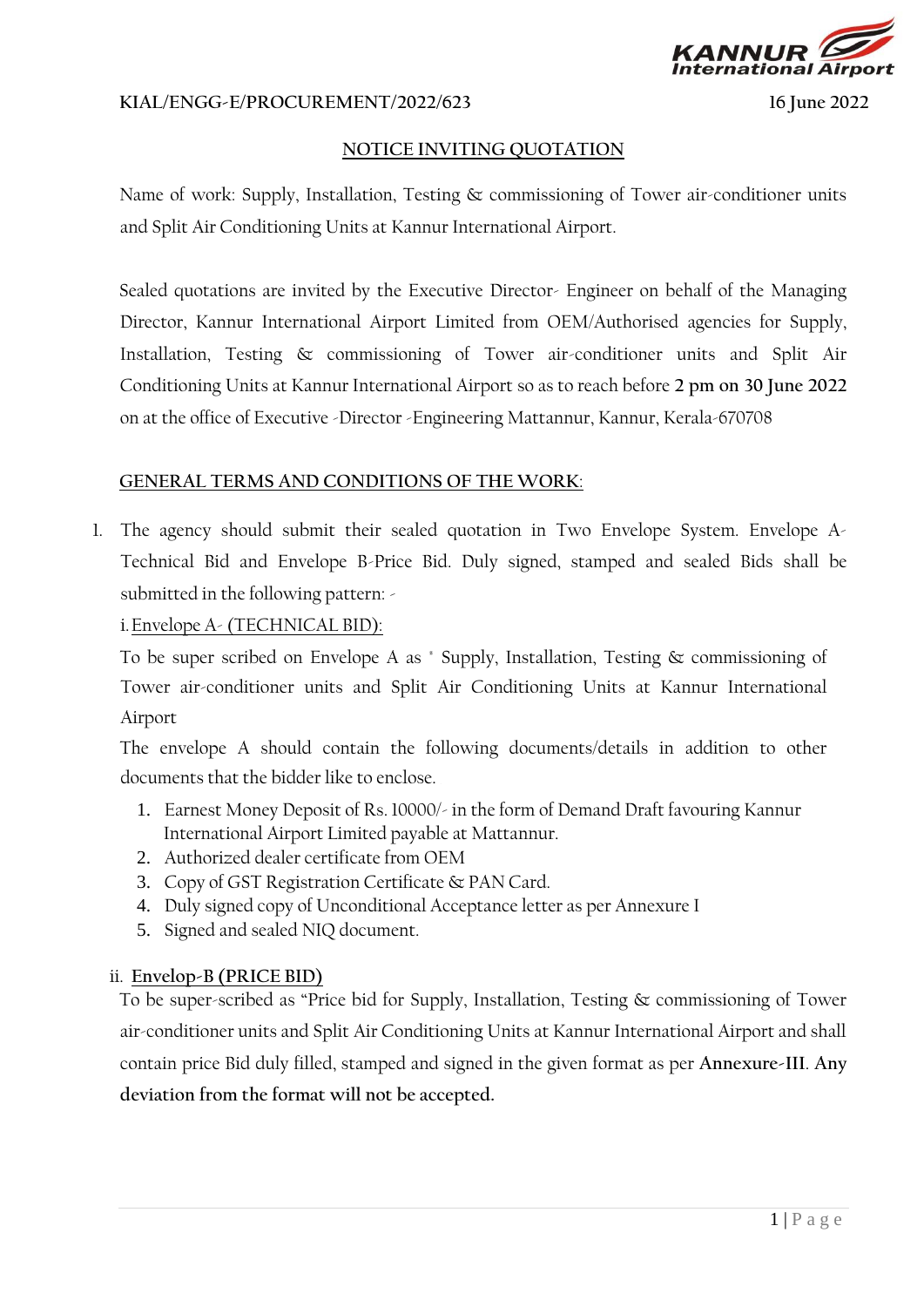

Technical Bid (Envelope-A) and the Price Bid (Envelope-B) will be opened on the same date. Technical Bid will be opened first and the price bid will be opened for those party/agencies only whose Technical Bid is accepted by Kannur Airport on satisfaction of documents mentioned under Envelope-A. In case the verification of technical bid is not completed on the same date the financial bid will be postponed to the next working day.

- iii. The date of submission is up to 1400hrs on 30 June 2022 and shall be opened at 1500 hrs on 30 June 2022. The supplier can participate in the opening of quotations.
- iv. The supplier should study the schedule of quantities, and, shall be deemed to have full knowledge of the items before the quotation is submitted.

# **2. RATES**

Rates quoted shall be exclusive of GST which will be paid extra on submission of GST Invoice. The offer shall be valid for a period of 90 days from the date of opening of the quotations. The quoted amount shall be inclusive packing and transportation charges to delivery at the Kannur Airport.

## 3. **PAYMENT TERMS:**

100 % payment will be released by Kannur Airport after satisfactory completion of supply installation testing & commissioning of AC units subject to the submission of the following documents.

- i. Signed Commercial GST Invoice in original.
- ii. Documentary proof for the items supplied is as per specifications, and meeting the quality standards stipulated.
- iii. Warranty/ Guarantee card duly signed and sealed should be supplied along with items. (Minimum period of 12 months)

The Supplier shall furnish the details of their Account in the specific format (Annexure-IV), for making the E- Payment. Payment of bill will be made after income tax and other statutory deductions (if any) to which the supplier may be liable, for the items in good condition and after satisfactory performance certified by the user.

#### **4. Defect Liability Period**

The defects liability period will be 24 months from the certified date of commissioning of the items. The agency is responsible to make good/repair/replace any defects noticed during the defect liability period. During DLP gas refilling is also to be done without any additional cost. During the DLP the complaint to be attended within 2 days from the date of reporting, otherwise penalty of Rs 500/Day shall be levied.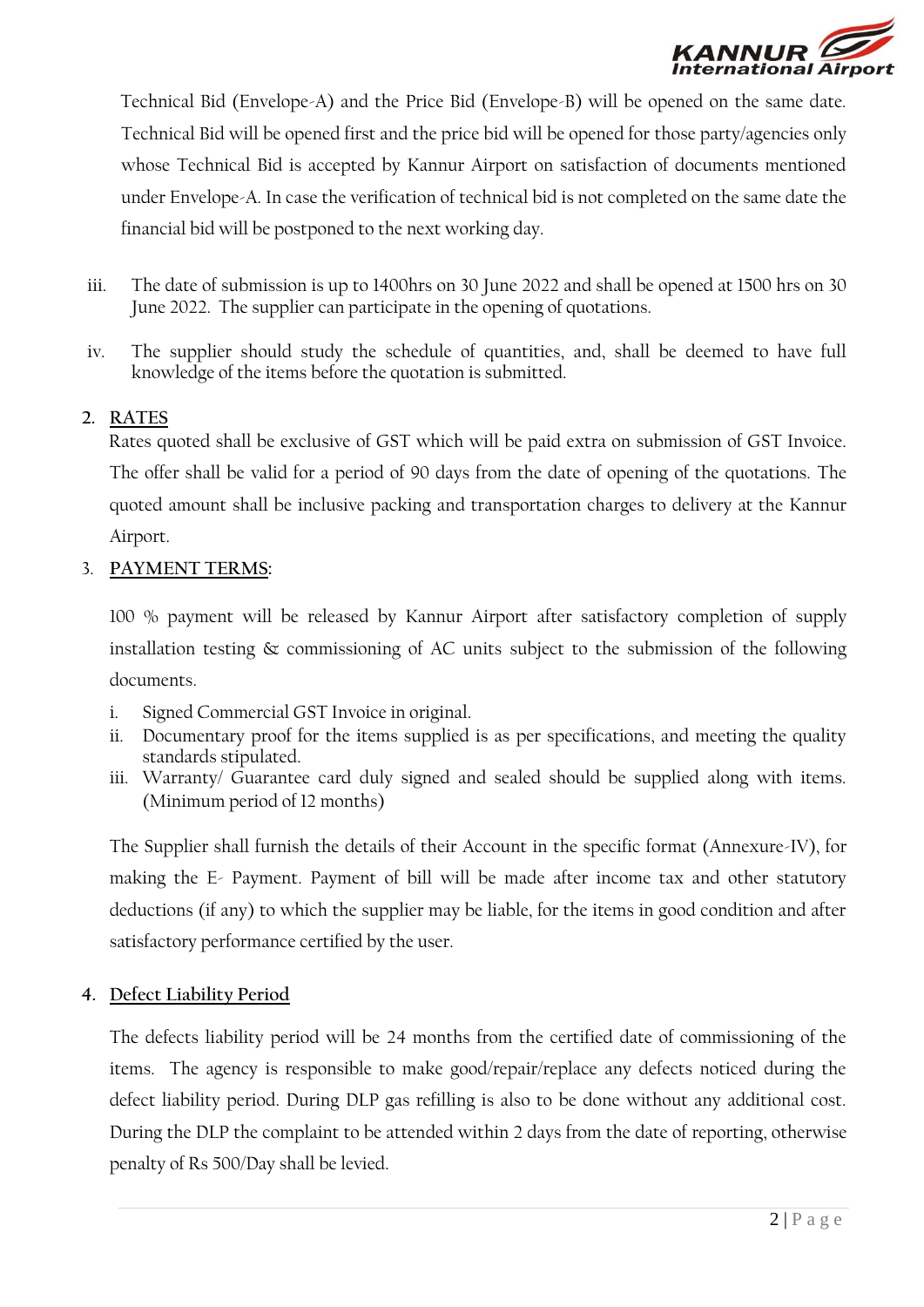

# 5. S**ECURITY DEPOSIT:**

Security deposit will be deducted from the bill of contractor. This will be @ 10% of the gross amount of the bill. The Security Deposit will be released within 3 months after successful completion of defect liability period of 24 months.

## **6. Earnest Money Deposit (EMD)**

Earnest Money Deposit of Rs. 10000/- in the form of Demand Draft favouring Kannur International Airport Limited payable at Mattannur shall be submitted. Kannur Airport will return the EMD to every unsuccessful bidder except the successful bidder. EMD of the successful bidder shall be returned to the bidder after completion of the work.

- 7. No price escalation will be accepted under any circumstances on the quoted price.
- 8. Interested participants may remain present during quotation opening.
- 9. Kannur International Airport is not responsible for any postal delay in receipt of quotation. The bidder should ensure that the quotation reaches on or before the due date and time

#### **10. Security clearance for the contractor/company and the Entry pass for staffs**

The work site lies in restricted area. The contractor shall obtain company's Security Clearance. The contractor /agency shall apply in advance for issue of necessary entry passes of workmen engaged by him. Submission of valid documents for identity proof as required for entry passes will be the responsibility of the contractor. All expenditure/fees towards arranging security passes shall be borne by the Agency.

11. Contact Person for queries Related to the work-

The Executive Director-Engineering Kannur International Airport Ltd Kara-Peravoor, Mattannur, Kannur-670 708, Kerala, Email: - edengg@kannurairport.aero Ph: 049024811199

**Executive Director-Engineering**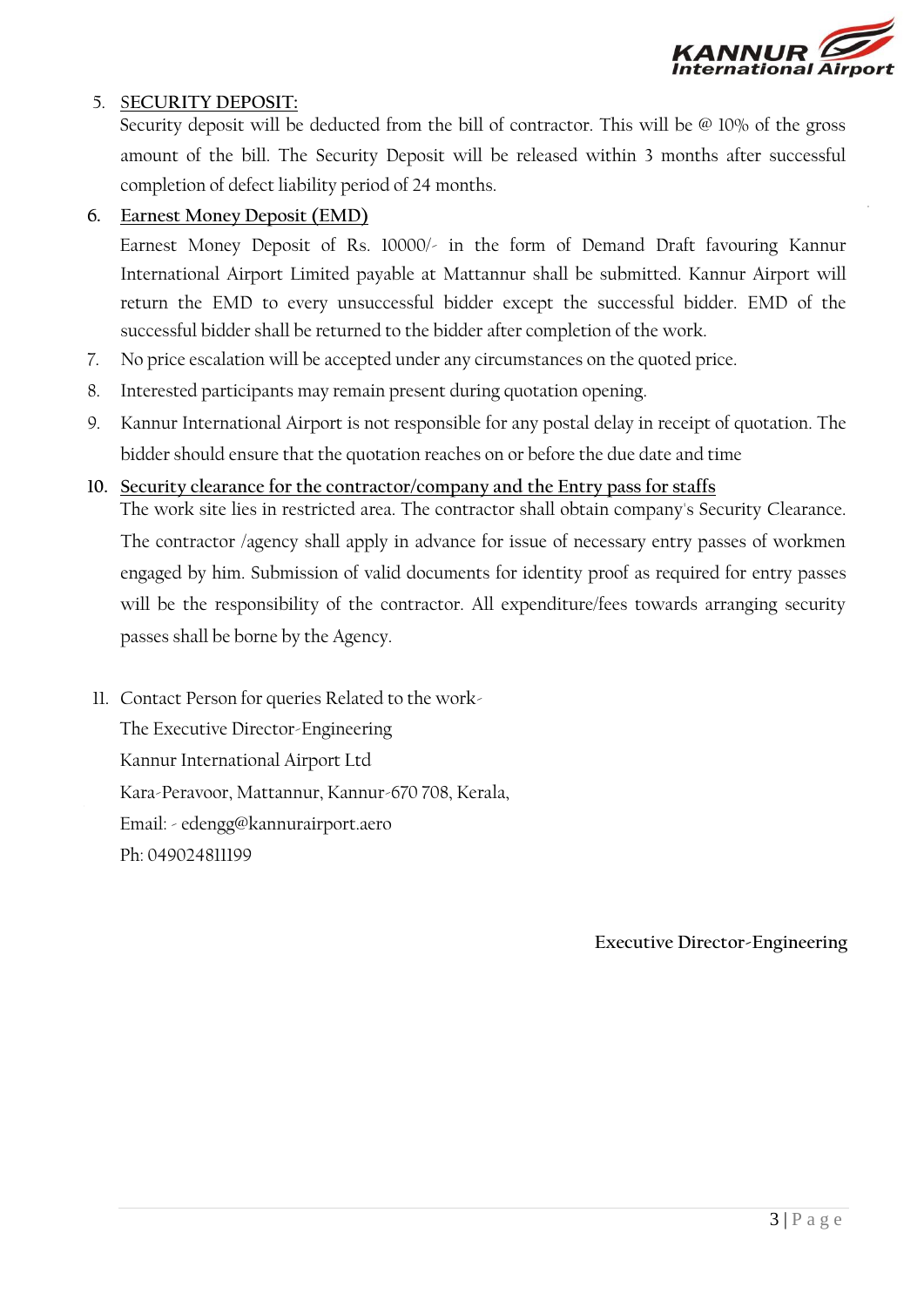

**ANNEXURE- I**

#### TECHNICAL SPECIFICATIONS

This specification covers the technical requirements for the Supply, Installation, Testing  $\&$ Commissioning of the Tower AC units & Split AC units at Kannur International Airport. The technical specifications mentioned in the following pages shall be complied to ensure best quality service.

# 1. SCOPE OF WORK

- ➢ Supply, Installation, Testing & Commissioning of the Tower AC units & Split AC units at Kannur International Airport shall be done as per the specifications in the schedule of quantity and as the OEM standard procedures. Nitrogen Pressure testing of the extra copper pipe shall be done for ensuring leakage protection.
- ➢ Items should be new and genuine. Repaired / refurbished items will not be accepted. The items should be supplied as per terms and conditions and no part supplies will be accepted. Failure to abide by regulations will result in blacklisting of company by KIAL
- ➢ The supplier has to ensure safe transit of the material from the work site to this Airport with good packing, safe loading and unloading. Transport, loading and unloading and shifting of AC units shall be done by the agency and Kannur Airport will not make arrangement or bear any expense for the same.

## 2. APPROVED MAKES

- ➢ Approved makes AC unit- VOLTAS / BLUE STAR /LG / HITACHI / CARRIER
- ➢ BEE Rating for AC units- 5 Star rating as per latest BEE norms.
- ➢ Approved makes -Stabilizer- V-GUARD/EVEREST/VIGIL

# 3. PERIOD OF WORK

The work shall be competed with in one month. This period shall be reckoned from the 10th day after the date on which Kannur Airport issues written work order/ letter of intend to commence the work.

- 4. The bidder shall submit product catalogue for verification of complete technical specification.
- 5. PENALTY
	- ➢ The work shall be completed with one month. If the works are not completed within one month, Rs.500/-will be deducted per day till the completion of work.
	- ➢ If the Contractor violates the NIQ conditions or fails to execute the work as per the work order, the SD/EMD Will be forfeited. The EMD shall be forfeited in case the party withdraw the offer.

#### 6. VARIATION

The quantity given in the Schedule of Quantity is subject to variation and the contractor shall execute the work at the same quoted rate for the variation quantity also.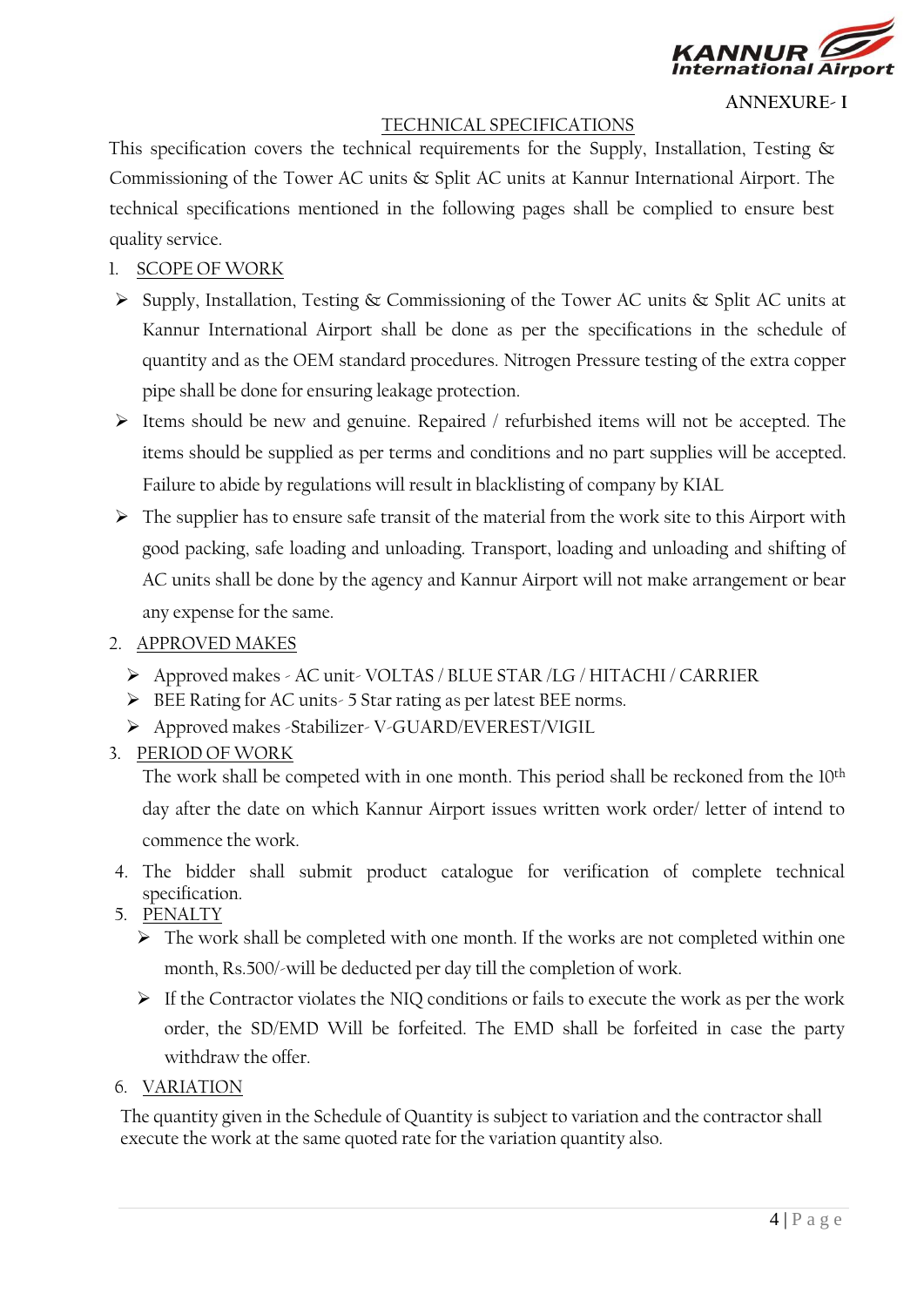

**ANNEXURE-II**

# **ACCEPTANCE LETTER**

(Duly filled copy to be submitted in Envelope A: Technical Bid)

To The Managing Director, Kannur International Airport Limited (Kannur Airport), Mattannur, Kannur District KERALA STATE – 670708

#### **SUB: - Acceptance of Terms & Conditions of Quotation**

Name of work: Supply, Installation, Testing & commissioning of Tower air-conditioner units

and Split Air Conditioning Units at Kannur International Airport.

Quotation no: **KIAL/ENGG-E/PROCUREMENT/2022/623 DATED 16 June 2022**

Dear Sir,

- 1. The quotation document for the works mentioned above have been issued to me/us by Kannur Airport and I / we hereby certify that I / we have read the entire terms and conditions of the quotation document available in the website [www.](http://www.kannurairport./)**[kannurairport.a](http://www.kannurairport./)ero**, I/ we shall abide by the conditions /clauses contained therein.
- 2. I / We hereby unconditionally accept the quotation conditions of Kannur Airport's quotation document in its entirety for the above works and in case we have put forth any conditions same may be treated as withdrawn.
- 3. After unconditionally accepting the quotation conditions in its entirety, it is not permissible to put any remarks/conditions (except unconditional rebate on price, if any). In case the provision of the quotation is found violated after opening the quotation submitted, I agree that the quotation shall liable to be rejected.
- 4. That, I have not paid and will not pay any bribe to any officer of Kannur Airport for awarding this work at any stage during its execution or at the time of payment of bills, that, if any officer of Kannur Airport asks for bribe/ gratification, I will immediately report it to the appropriate authority in Kannur Airport.
- 7. Conditions of work for Supply, Installation, Testing & commissioning of Tower airconditioner units and Split Air Conditioning Units at Kannur International Airport have been read by me and same is acceptable unconditionally.

Yours faithfully, AUTHORIZED SIGNATURE

NAME OF THE SIGNATORY:

NAME & ADDRESS OF THE TENDERER :

OFFICIAL SEAL & Date: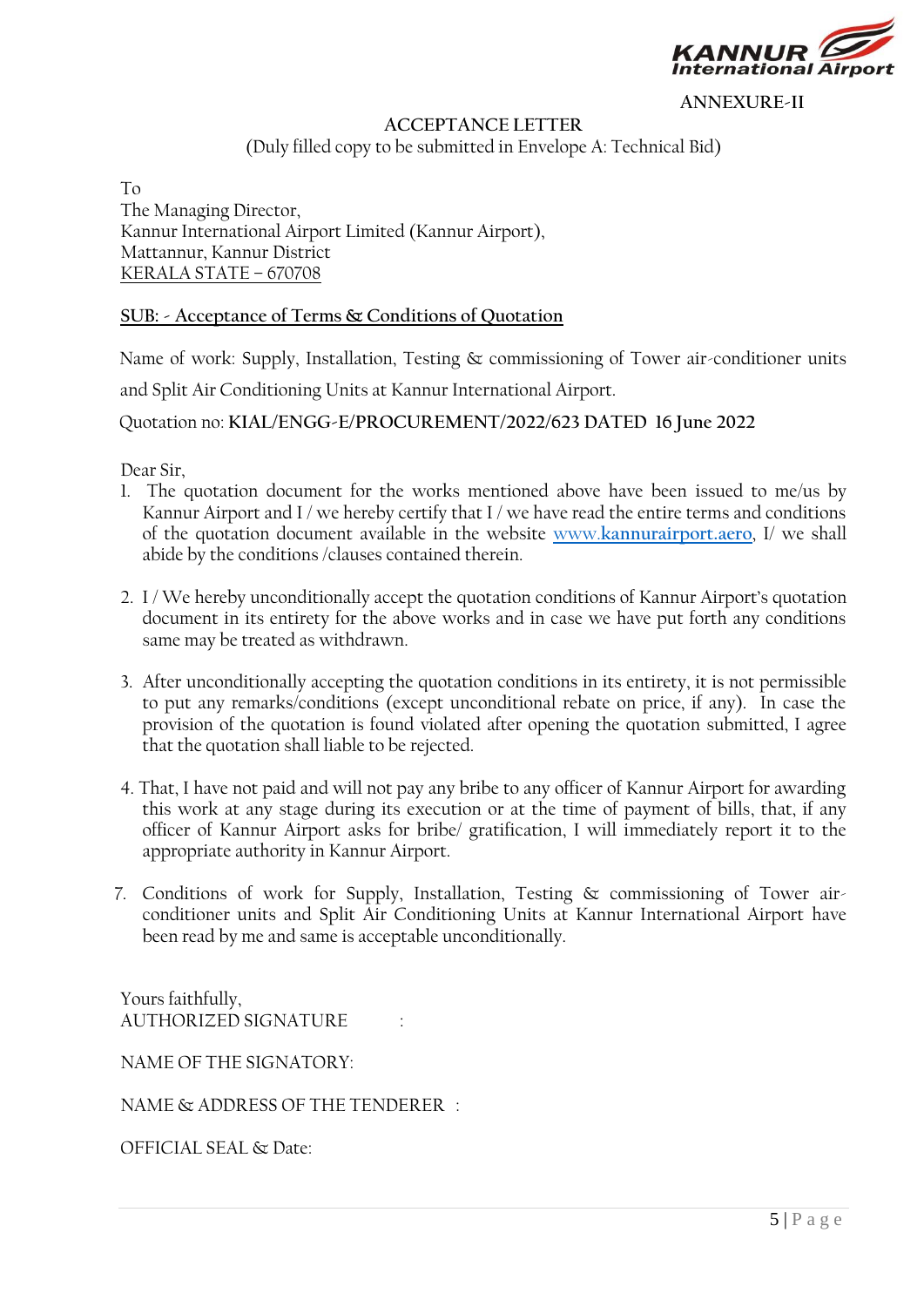

**Annexure-III**

# FORM OF QUOTATION

Supply, Installation, Testing & commissioning of Tower air-conditioner units and Split Air Conditioning Units at Kannur International Airport.

(**To be duly filled in and enclosed in sealed Envelope-Cover 2**)

1) Name of Agency:

- 2) Address of the agency:
- 3) The agency shall fill in their quote in the Schedule of Quantities table in all columns.
- 4) The rate quoted shall be exclusive of GST. GST will be paid to the contractor against submission of proper GST invoice to KIAL. KIAL will not entertain any claim whatsoever beyond the final quoted price other than GST which is payable extra to the contractor.
- 5) The agency shall sign in the place provided as a proof of acceptance of terms and conditions and the same (full set) may be returned along with the schedule duly filled in original.
- **6)** In case of any dispute, the decision of the Managing Director, Kannur Airport is final and will be binding on both the parties.

Executive Director-Engineering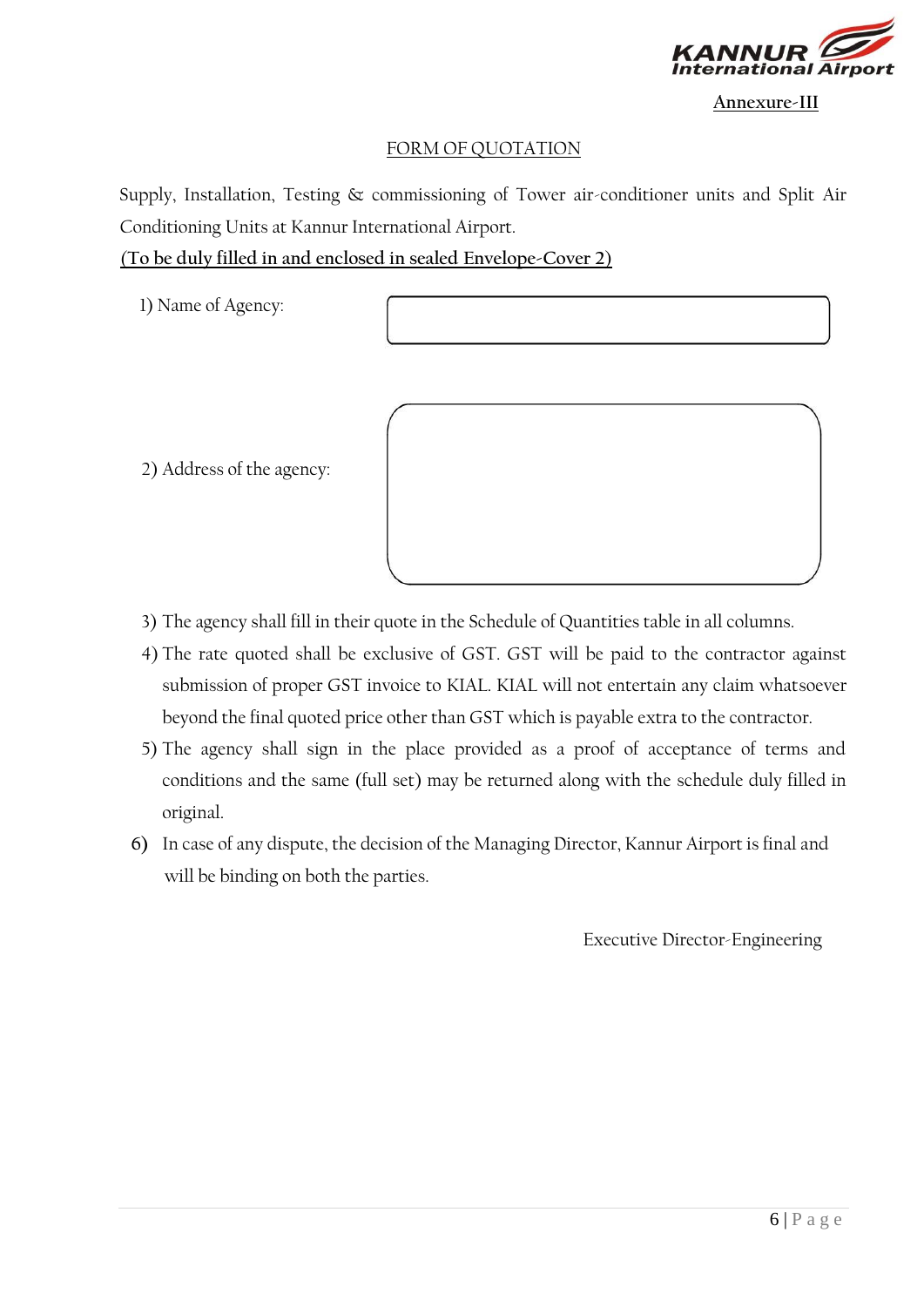

#### **Schedule of Quantities**

| Name of Work: Supply, Installation, Testing & commissioning of Tower air-conditioner units and Split Air Conditioning Units at Kannur |                                                                                                                                                                                                                                                                                                                                                                                                                                                              |      |     |      |        |  |
|---------------------------------------------------------------------------------------------------------------------------------------|--------------------------------------------------------------------------------------------------------------------------------------------------------------------------------------------------------------------------------------------------------------------------------------------------------------------------------------------------------------------------------------------------------------------------------------------------------------|------|-----|------|--------|--|
| International Airport.                                                                                                                |                                                                                                                                                                                                                                                                                                                                                                                                                                                              |      |     |      |        |  |
| N <sub>o</sub>                                                                                                                        | <b>Item Description</b>                                                                                                                                                                                                                                                                                                                                                                                                                                      | Unit | Qty | Rate | Amount |  |
|                                                                                                                                       | Supply, Installation Testing and Commissioning of ITR split air conditioning<br>unit (INVERTER, BEE 5 star rated) complete with suitable capacity drive<br>motor, air cooled condenser with all accessories including fixing the outdoor<br>unit as per manufacturers recommendations and fixing of room (high wall)<br>unit on wall, providing copper piping and suitable size drain pipe, MS<br>condenser stand, cordless remote etc complete as required. | No.  |     |      |        |  |
| $\overline{2}$                                                                                                                        | Supply, Installation Testing and Commissioning of 4 TR Tower air<br>conditioning unit (Normal, BEE 5 star rated) complete with suitable<br>capacity drive motor, air cooled condenser with all accessories including<br>fixing the outdoor unit as per manufacturers recommendations and fixing of<br>indoor unit providing copper piping and suitable size drain pipe, MS<br>condenser stand, cordless remote etc complete as required.                     | No.  |     |      |        |  |
| 3                                                                                                                                     | Additional Copper pipe with insulation & cabling for ITr Spilt AC unit                                                                                                                                                                                                                                                                                                                                                                                       | mtr  | 15  |      |        |  |
| 4                                                                                                                                     | Additional Copper pipe with insulation & cabling for 4 Tr Tower Spilt AC<br>unit                                                                                                                                                                                                                                                                                                                                                                             | mtr  | 15  |      |        |  |
| 5                                                                                                                                     | Supply, Installation Testing and Commissioning of suitable voltage stabilizers<br>for ITr Split AC unit                                                                                                                                                                                                                                                                                                                                                      | No.  |     |      |        |  |

Note:

**1)** Approved makes - AC unit- VOLTAS / BLUE STAR /LG / HITACHI / CARRIER (BEE rating- 5 Star, as per latest BEE norms)

**2)** Approved makes -Stabilizer- V-GUARD/EVEREST/VIGIL

**3)** Rate shall be inclusive of all applicable taxes.

**Authorised Signatory**